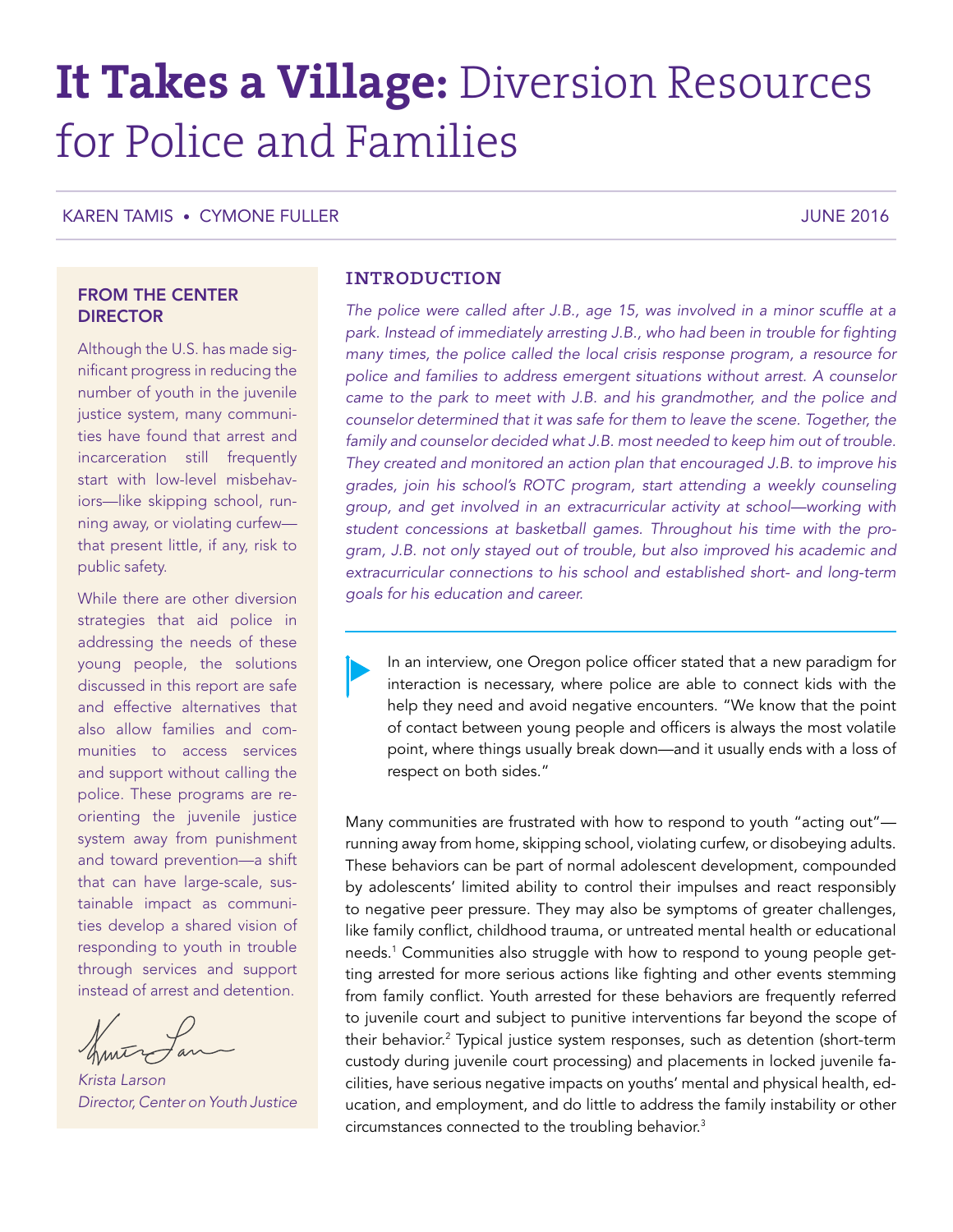*"In many cases, families dealing with troubling behavior unwittingly send their children into the system by calling the police when they feel they have nowhere to turn for help."*

Even when not detained, young people who are charged with an offense in juvenile court could end up with a record that can have negative consequences throughout their lives—affecting employment opportunities, applications for public housing, the ability to obtain a driver's license, access to higher education, and more.4 Youth who have contact with the justice system—even when not "convicted" for any offense—still experience stigma associated with an arrest or negative police contact.<sup>5</sup>

Further, these types of offenses disproportionately affect youth of color—thereby contributing to the racial disparities in our justice system. The rate of runaway cases for black youth in 2013 was more than three times the rate for white youth. Additionally, the rate of "ungovernability" cases (also known as incorrigibility or being beyond the control of one's parents) for black youth was more than twice the rate for white youth, more than six times the rate for American Indian youth, and 17 times the rate for Asian youth.<sup>6</sup> These disparities do not reflect real differences in youth behavior, but rather the significant differences in the ways communities respond to that behavior depending on whether the youth involved are white or are youth of color.<sup>7</sup> For example, African American teenagers are far more likely to be arrested than their white counterparts for similar offenses.<sup>8</sup>

Encountering the police directly is not the only way youth get involved with the justice system. In many cases, families dealing with troubling behavior unwittingly send their children into the system by calling the police when they feel they have nowhere to turn for help.<sup>9</sup> This often comes up in the context of fighting within the home—either between youth and adults or between siblings—often resulting in "adolescent domestic battery" charges.10 Police officers—required to respond and wanting to help—are reluctant to leave a youth or his or her family in a crisis situation. In some jurisdictions, mandatory domestic violence arrest policies, which were designed to address intimate partner violence, leave police with no discretion in how they handle family conflict involving youth.<sup>11</sup> Without other options to ensure everyone's safety, police officers often arrest and book the youth into custody or must otherwise take time to identify and locate an appropriate guardian or school official to take responsibility for the youth.

These situations take police officers off the streets and away from patrol, sometimes for several hours at a time, which can cause frustration, especially when they have limited access to services beyond arrest or detention to better connect youth to community-based support.12 In many jurisdictions, such support does not exist.

The traditional strategy of arresting youth, however, as the primary response to such situations is starting to change. We now know that the human brain continues to develop until a person is in their mid-20s and that young people under that age are less able to consider the consequences of their actions, particularly in emotionally charged settings and in the presence of their peers.<sup>13</sup> As our understanding of adolescent development has evolved, along with evidence of effective interventions for youth, communities, including police, are changing how they respond to youth "acting out."14 They are increasingly recognizing the cost in human potential of arresting and incarcerating young people for misbehavior, and acknowledging that youth deserve second, third, and even fourth chances.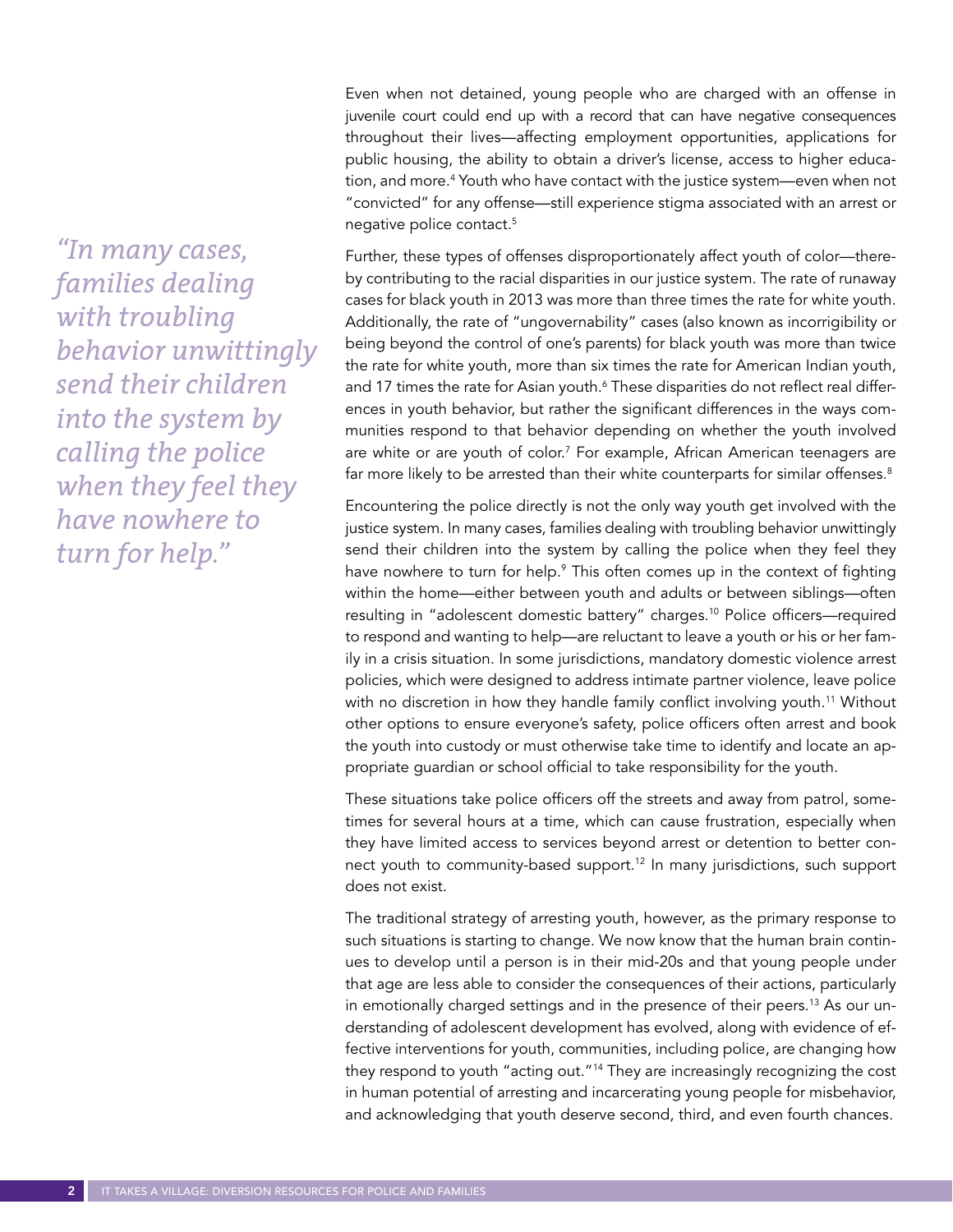#### THE BENEFITS OF DIVERSION FOR POLICE OFFICERS

Police officers routinely encounter and are called to respond to situations involving youth committing low-level offenses, fighting at home, or other family issues, taking them away from traditional patrol. Reluctant to leave youth and their families in a crisis situation, officers are often faced with difficult choices: to either ignore problem behavior or criminalize it, neither of which resolve the situation or lead to appropriate solutions.

In many instances, these youth may have behavioral health issues to which police officers in most jurisdictions have little training or support to safely and effectively respond. When that is the case, youth have few resources for help and treatment and police officers, increasingly and unintentionally called on to be social workers and counselors, are subject to significant emotional and physical tolls.

Diversion programs provide police officers the opportunity to intervene in a manner that is both helpful and effective, connect youth to appropriate services that resolve crisis situations, and return to patrol in a timely manner.

Informed by interviews with stakeholders in the jurisdictions described below, this brief highlights three types of programs, and examples of each, that respond to misbehavior with early intervention and prevention—giving young people a second chance before they reach the juvenile justice system. They include: (1) juvenile assessment and resource centers; (2) crisis response programs; and (3) Crisis Intervention Team for Youth (CIT-Y) programs. In each example described here, states, cities, and towns across the country have developed strong partnerships among families, schools, social services, community organizations, and law enforcement to identify youth and families who need help and then work together to prevent and de-escalate crises and keep young people at home, connected to their families and support systems. Policymakers in these jurisdictions are developing and implementing these programs to safely and cost-effectively divert youth from the justice system. Funding for most of these programs started with grants or technical assistance from national reform efforts and continued with combinations of city, county, and state support.

# Juvenile Assessment and Resource Centers

*In Calcasieu Parish, Louisiana, a mother met with the assistant principal at her*  son's high school, looking for help. He was using substances frequently, leaving *home almost every night, and not attending school. The mother was highly concerned for her son's safety, and visited the school to discuss whether it was possible to have her son picked up by law enforcement and committed to a psychiatric hospital—the only way she could think of to get help. Instead, the principal*  suggested to the mother that she meet with staff from the local assessment and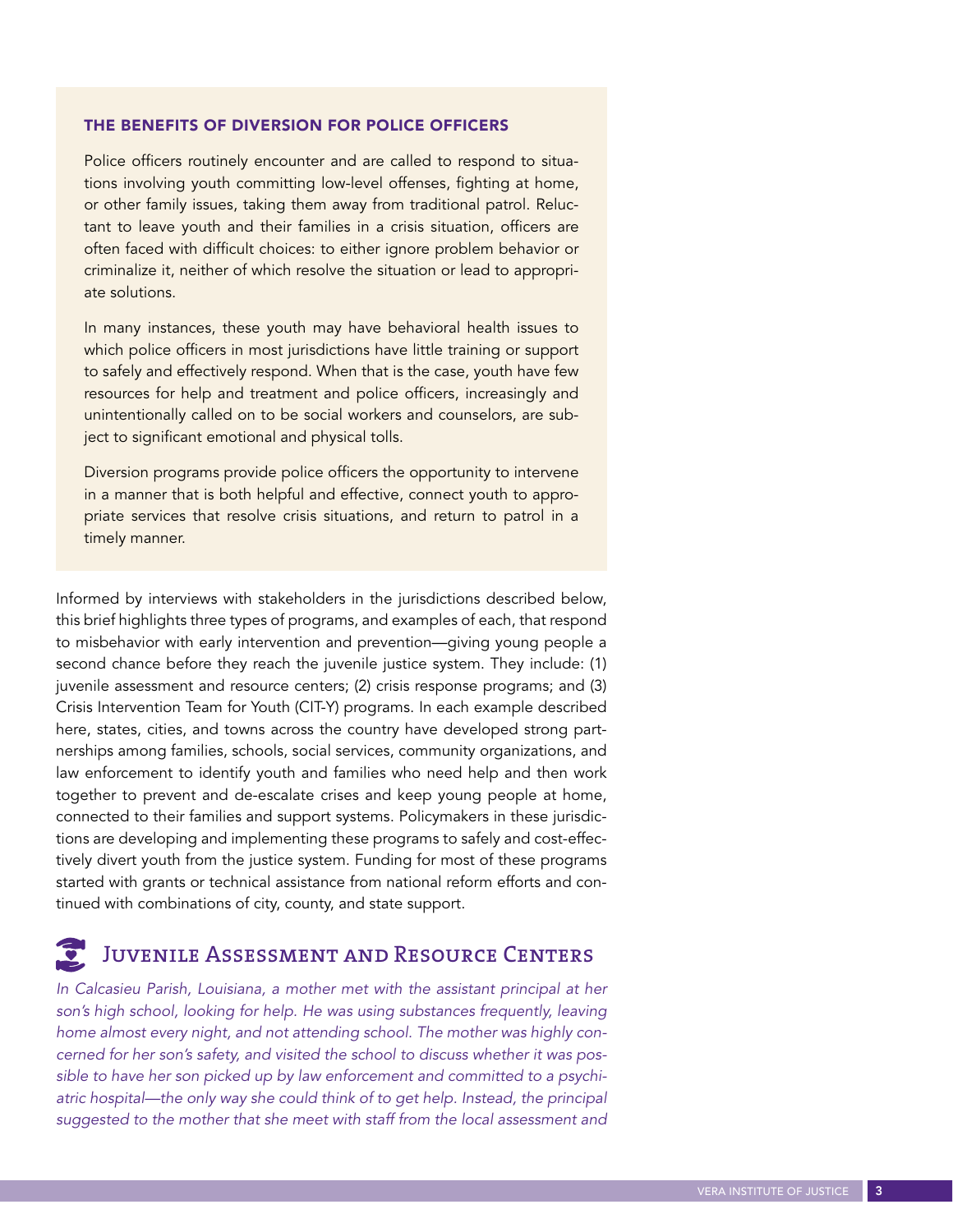*resource center. The family came in and, with a therapist's assessment, discovered that the young man was willing to accept help. The staff found an inpatient*  facility within an hour of the family's residence and helped the family form a plan *without law enforcement involvement or the need for involuntary commitment.*

To provide a better, third option to the limited choices police officers have to either ignore problem behavior or criminalize it, many communities are creating drop-in resource and assessment centers to serve as "diversion hubs" where police officers, families, and school personnel can bring young people who are engaged in low-level misbehavior (such as truancy, curfew violations, running away, minor fighting, or property offenses) or who just need a safe place to go.15 Typically, these centers employ trained professionals—social workers, mental health clinicians, and others—to assess the problematic behavior and circumstances and then connect youth and their families with services and support to address the issue without involving the police.

When police are already involved, resource centers make it possible for officers to address troubling behavior and return to patrol quickly, feeling confident that they have helped young people and families get support.<sup>16</sup> To that end, stakeholders are focused on opening resource centers in locations that are convenient for law enforcement, but are also welcoming and accessible for families. Additionally, many centers are open around the clock, or at least during the afternoon and evening hours, when youth are out of school.

## THE MULTI-AGENCY RESOURCE CENTER IN LOUISIANA

In Calcasieu Parish, Louisiana, the Multi-Agency Resource Center (MARC) was created in 2011 as a drop-in center accessible to officers—encountering youth who need additional support and services—and parents and families of youth at risk of getting arrested. Based on the unique circumstances of each case, some end with a short talk with a counselor, while others involve a full assessment and planning process. The MARC's initial outreach efforts focused on making police officers aware of the resource, but outreach efforts are now also directed at families. Between 2012 and 2015, the MARC saw a 150 percent increase in the number of family walk-ins without police referral. The MARC's leadership believes that this increase demonstrates greater community awareness of the center as a resource that families can trust and use to support their children through challenging situations without relying on police intervention.

To provide the best recommendations for services and support, it is important to meet families where they are by understanding their existing capacity and resources.

#### THE GRESHAM JUVENILE RECEPTION CENTER IN OREGON

In the spring of 2015, city and county leaders in Gresham, Oregon, decided to join forces and collaborate on youth development and juvenile justice reform. They saw the value and success of a reception center for youth in crisis in Portland, but because of the distance, Gresham police officers were not finding it an efficient resource for runaways, out-of-school youth, and youth who committed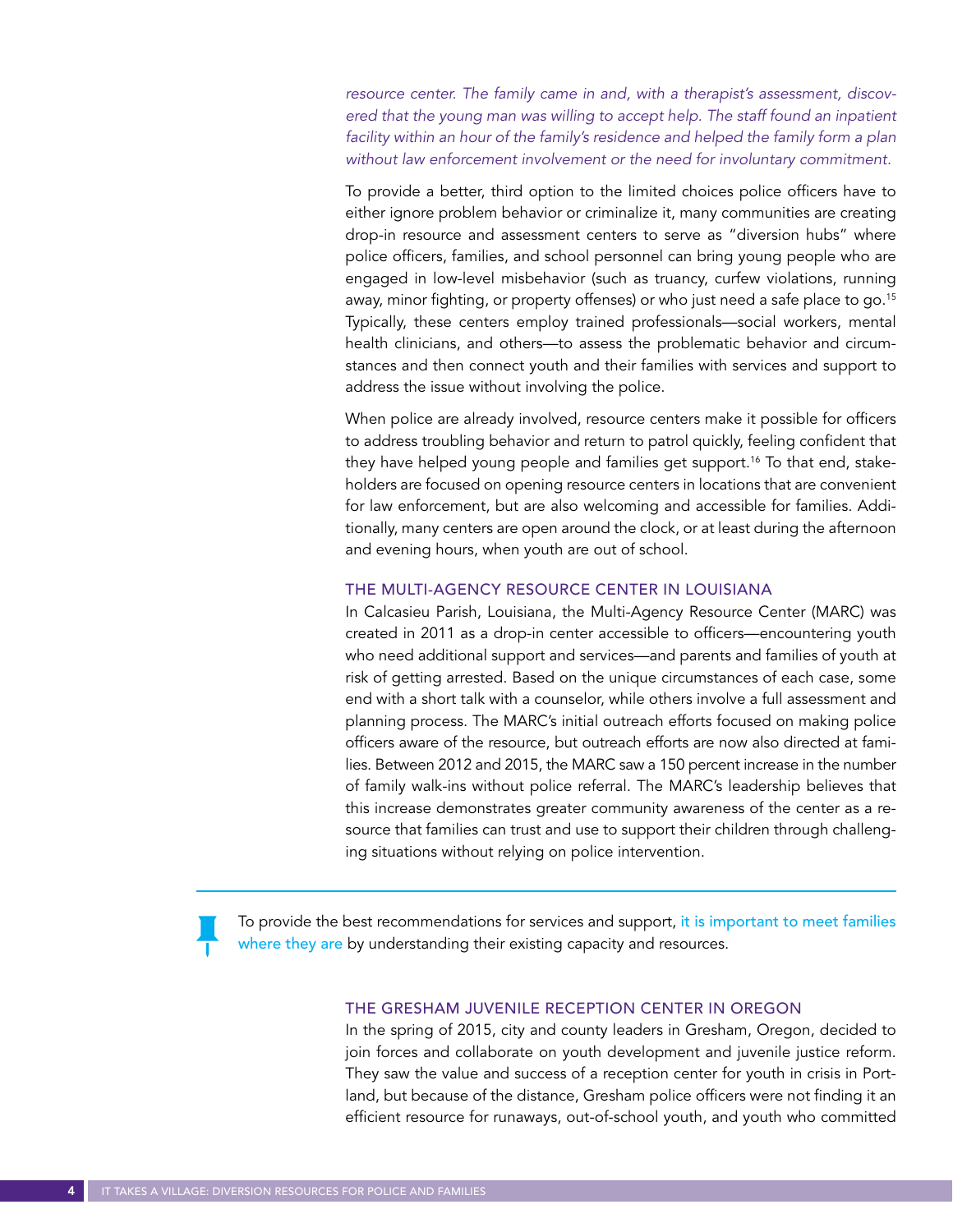low-level offenses. They recognized that the success of such a center depends on creating a space that is both welcoming for youth—an issue youth emphasized during a focus group—and accessible for police. While many juvenile resource centers are only open to police officers, this reception center is noteworthy in that it will also be available to families directly.

Stakeholders—including the Gresham mayor's office, Gresham Police Department, Multnomah County Juvenile Services Division, and community-based providers supported by a technical assistance grant from the National League of Cities—worked together to address these challenges and are in the process of opening a reception center in Gresham.

An accessible and welcoming location is key. Youth and families need to feel comfortable in the space for the best chances of successful participation. When families and youth are in crisis, they want to feel safe and know that they are in a place that will help them, not get them into more trouble. The location should also be convenient and the process efficient for police officers, allowing them to transport and sign youth into the center easily, without taking much time away from patrol or other duties. Separate entrances for police and families or community members may also help everyone feel comfortable accessing the center.

# RESOURCE CENTER FOR POLICE AND FAMILIES IN NEVADA

With support from the National League of Cities, policymakers in Las Vegas, Nevada, have been planning a resource center for law enforcement and families for nearly two years, to open in fall 2016. Challenged by Southern Nevada's unique overlay of city and county governance structures, a wide range of stakeholders joined forces to develop and fund a local resource and assessment center to provide both diversion and intervention services for youth. The planned center will accept referrals from law enforcement, families, schools, and others. The effort aims to reduce the disproportionate arrest and detention of black youth, a significant local concern, and is chaired by county officials, with support from several other elected officials who are championing this project.

# Crisis Response Services

٠

The police were contacted to intervene after repeated conflict between a young *man and his mother escalated into physical intimidation against her. The police called in a local crisis team to respond. The police and a therapist arrived at the scene to assess the situation. The therapist first met with both mother and son separately, and then together, to talk through what was happening and review some coping strategies. The son admitted that he sometimes used his size to in*timidate his mother when he was angry. He reported he was feeling much more *calm since talking with the therapist and agreed to use coping skills when feeling angry or overwhelmed. His mother agreed to allow him to use these strategies*  when needed. The police left the scene, confident the family was safe, and no *arrest was needed. The son was quickly connected with a therapist and psychiatrist for regular care. During a follow-up call with the mother, she reported:*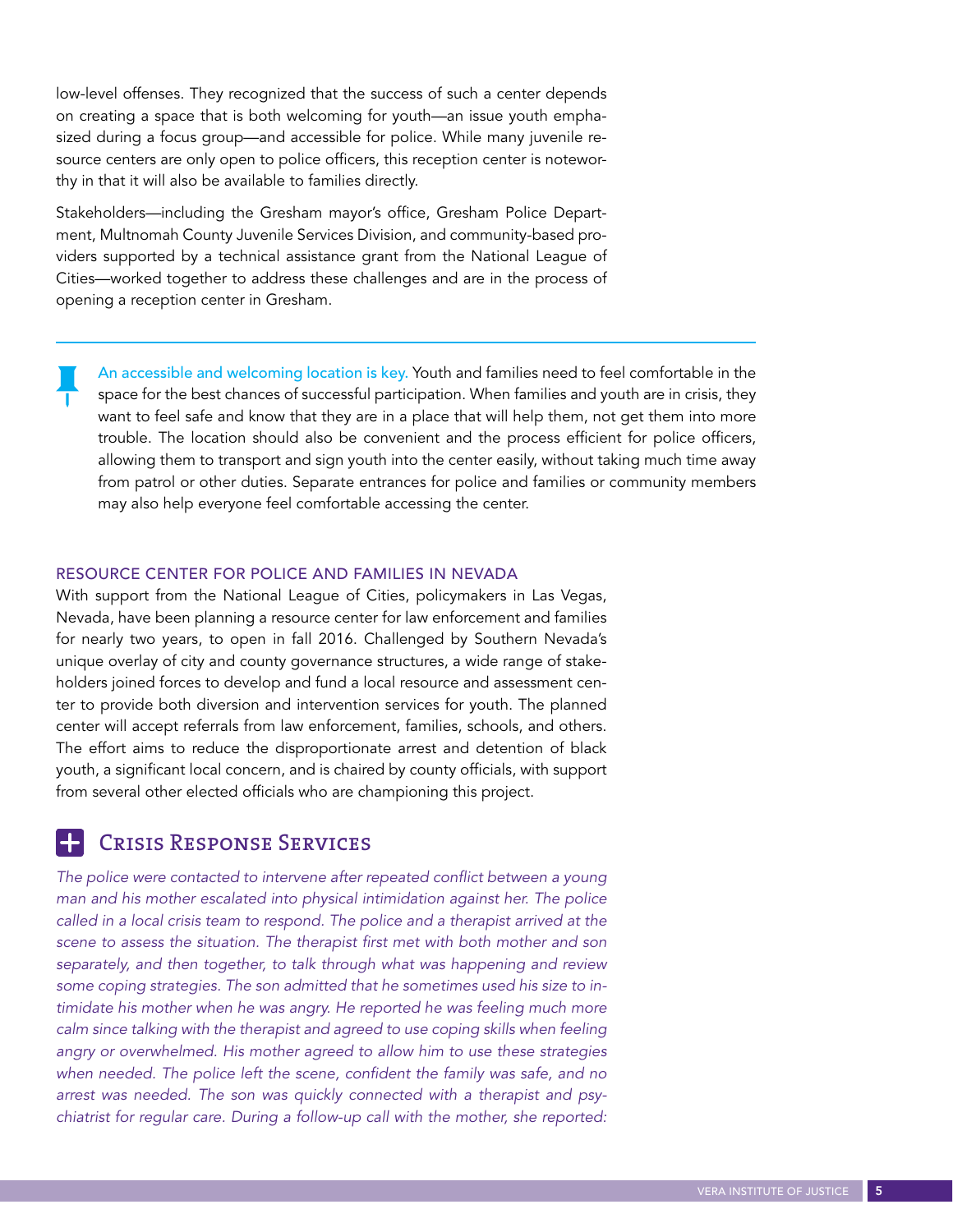# *"Without all the services the therapist connected us with, it would be tragic. This has been a blessing." She reported that her son "is doing so much better now."*

A number of jurisdictions throughout the country have developed crisis response systems to respond quickly to law enforcement, schools, families, and other agencies needing immediate help—often by connecting families to behavioral health services instead of emergency rooms and the justice system. Police officers often respond to calls where there is no "arrestable" offense, but there is a clear need for outside help to immediately de-escalate a volatile situation and make connections to other types of support. Crisis response services can also be used to identify and provide treatment for family issues, such as fighting within the home. These services typically utilize trained case workers or therapists to respond quickly to police, family, or school calls, assess the situation, either by phone or in person, and determine the best course of action, usually by connecting youth and their families with community-based supports and case management services.

# THE HEARTLAND FAMILY SERVICE CRISIS MEDIATION TEAM IN NEBRASKA

The Heartland Family Service Crisis Mediation Team (CMT) in Sarpy County, Nebraska, began in April 2015 to provide immediate de-escalation and conflict resolution services from licensed mental health therapists around the clock, 365 days a year. Police officers, probation officers, or juvenile detention officers call the hotline when encountering a family confrontation or crisis, or when they have nowhere to bring a youth after detention or a police stop, if home or school is not a viable option. While the police remain on the scene, a licensed therapist responds in person, meets with the youth and his or her family to obtain consent, assesses the situation, recommends potential services or resources, and determines whether it is safe for the youth to remain at home. CMT interventions ensure that youth in crisis are served in the least restrictive, most normative setting possible, and connect the family with community-based services in order to avoid placing the youth in a hospital, protective custody, or detention. The main goal of the program is to keep the family intact with safety measures in place. Case management and follow-up services are provided and families are connected with a statewide post-crisis referral program for ongoing support.

The program carefully tracks data and reports back to all stakeholders on how effective it has been. While the CMT is just under a year old, it has conducted 90 face-to-face assessments, none of which led to juvenile detention. Further, the

Providing outcome data to stakeholders is critical. Sharing the progress and outcomes of program implementation with stakeholders is an important practice to fuel continued dedication and investment in the program. For example, one program was able to demonstrate the amount of time saved per call for police officers using a diversion program, which encouraged the continued commitment and financial support of stakeholders like the police department, district attorneys, and city and county leaders.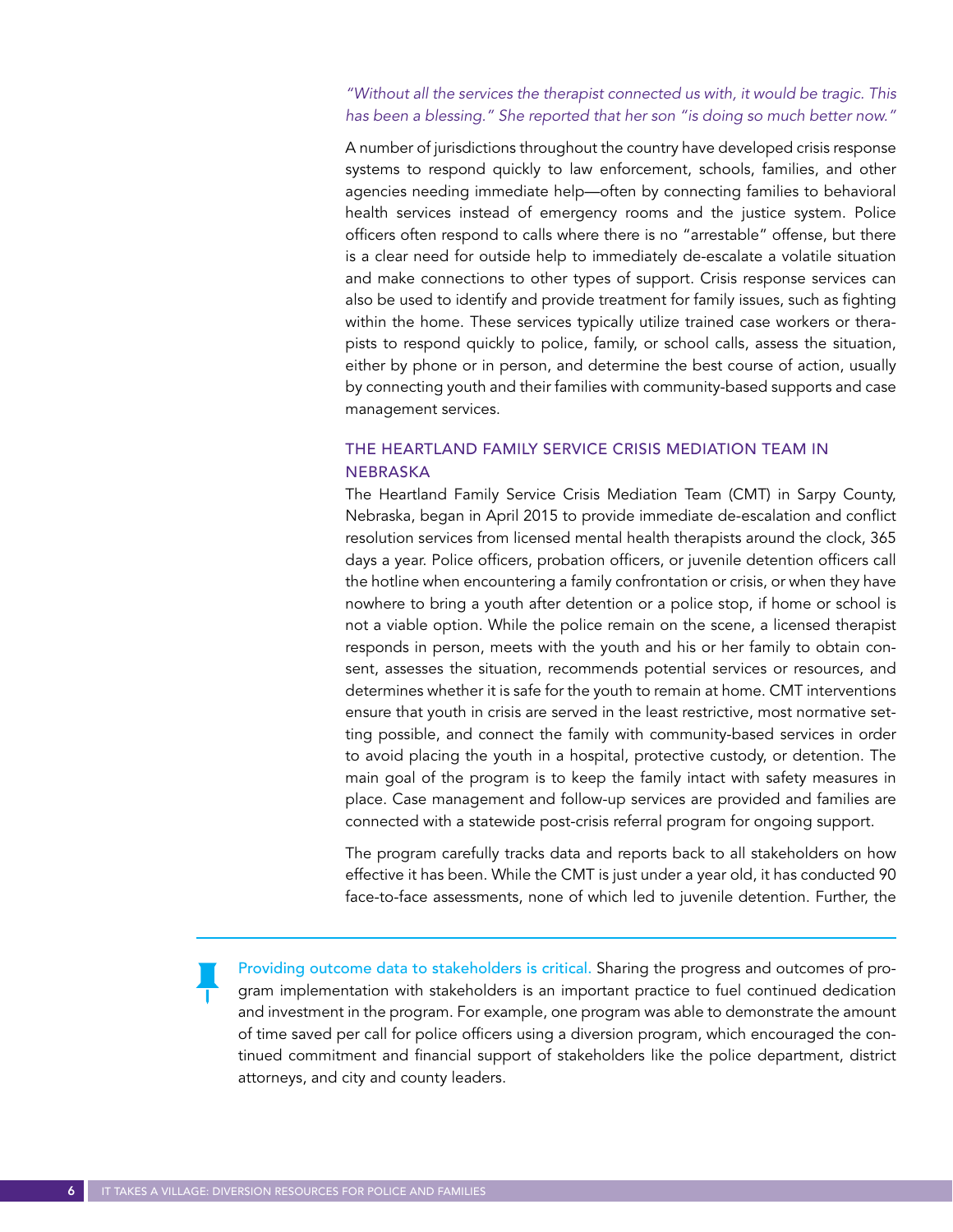program saves police officers a lot of time—the average call time for a response program was 76 minutes compared to the two to three hours it takes officers to book youth into the detention center.

Follow-up is essential. The goal of all of these diversion efforts is to provide youth and their families with the services they need in the community. After resolving the initial crisis that led to law enforcement involvement, stakeholders must design a follow-up system that ensures services are being provided and helping to address the underlying issues. Law enforcement can also be part of this follow-up, as evidenced by some police departments that hold "case conferences" involving all affected parties, including youth, to check their current status, improve relationships, and support positive outcomes.

#### CHANGES IN YOUTH SERVICES AND ASSESSMENT IN ILLINOIS

When stakeholders in Peoria County, Illinois, analyzed their data on youth in detention in 2010, for the Annie E. Casey Foundation's Juvenile Detention Alternatives Initiative, they saw that police officers were frequently bringing youth into detention when responding to calls about adolescent domestic battery or other family crises. Police officers were arresting and detaining youth because they saw it as the best way to keep youth and their families safe during a family crisis, even though the county was working to reduce the number of youth in detention. To address these underlying issues at home, county leaders made some changes. First, they decided to utilize the statewide Comprehensive Community-Based Youth Services Program (CCBYS), to prevent young people from entering either the child welfare or juvenile justice systems unnecessarily. (CCBYS provides 24-hour crisis intervention services for youth, ages 10 to 17, who have run away, been locked out by a family member, or who refuse to return home after coming into contact with law enforcement.) Second, stakeholders changed arrest and detention protocols to allow police to make referrals to a community social services provider: the Children's Home of Illinois. Parents may also refer to this provider youth who have experienced behavioral problems but who have not yet come into contact with law enforcement. Services are available for up to three months and may include crisis counseling; mediation; short-term placement; individual, family, and group counseling; recreation; skill-building; advocacy; and linkage to other services.

In 2015, 80 percent of youth receiving services demonstrated improvement on assessments from the time of intake through program exit. Additionally, 85 percent of youth referred to crisis intervention for Adolescent Domestic Battery (ADB) had no further domestic battery contacts while receiving services. Further, families are increasingly referring siblings and other relatives to the program because of these successful outcomes.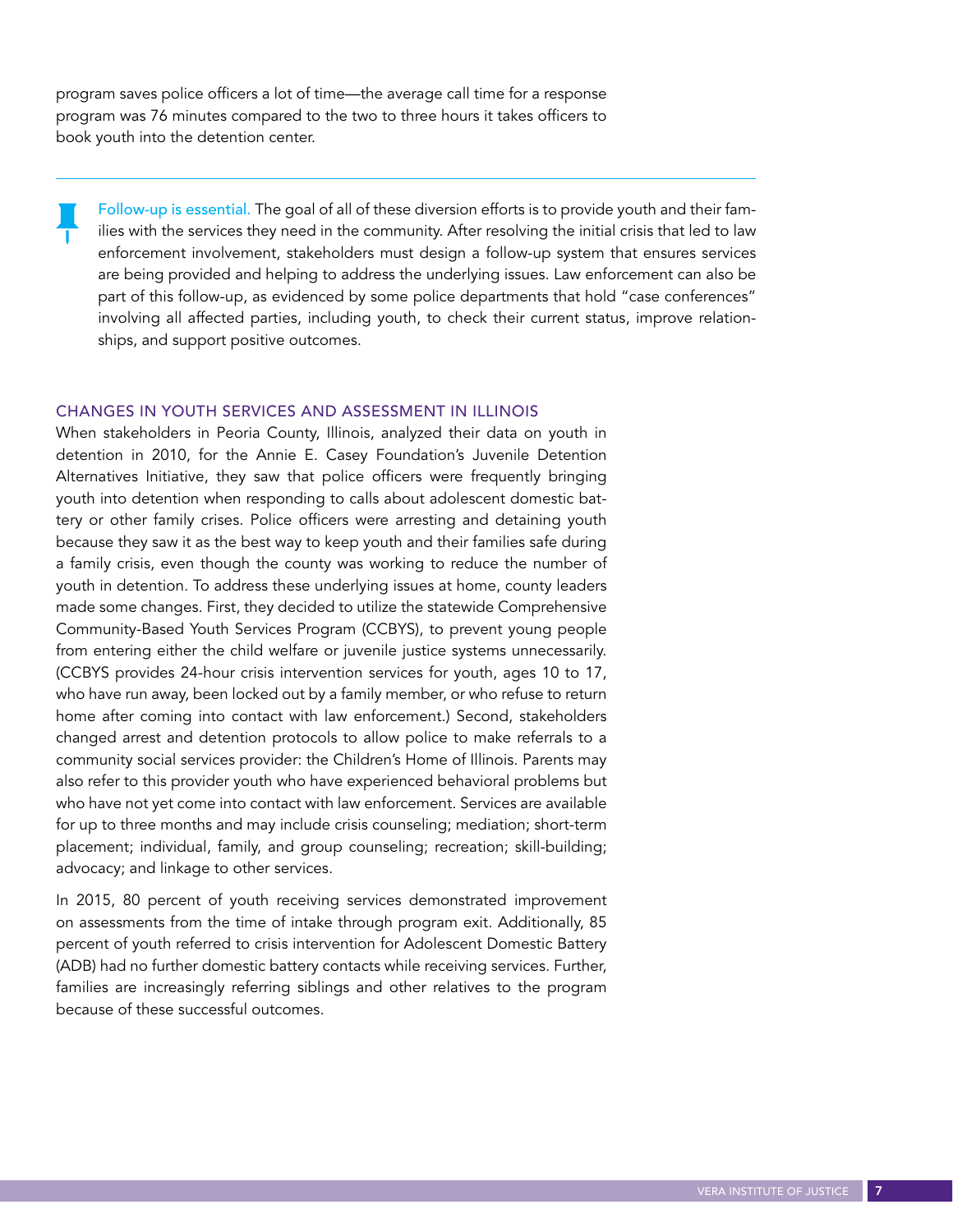Invest in qualified staff. The Sarpy County, Nebraska crisis response program found that, compared to other response programs that do not use licensed therapists, hiring qualified clinical staff to respond to every call is cost-effective and improves outcomes. The Sarpy County program reported fewer calls ending in arrest when therapists assessed a situation in person and developed a rapport with youth, their families, and police.

# Crisis Intervention Teams for Youth (CIT-Y)

*"One day, in a high school computer lab, a teenager with autism refused to leave his computer. The aide with him asked us, the school police, to come and remove him forcibly, since she was unable to convince him to leave. Cops get put in these situations where we know it doesn't make sense and it will provoke*  a negative reaction. They will get hurt. We will get hurt. Instead of going down *that path, I tried something different because of my training and experience with adolescent crisis intervention and mental health. I knew there had to be an adult*  in the building that this young person has a relationship with who might be able to help. A teacher was identified who came in and convinced him to get up and *leave. We all ended up walking away."* 

*–school resource officer, Connecticut*

Originating in Memphis, Tennessee, in 1988, Crisis Intervention Teams (CIT) were designed as a training and collaborative approach for police officers to safely and effectively address the needs of adults with mental illnesses, link them to behavioral health services, and divert them from the criminal justice system when appropriate.<sup>17</sup> The CIT program is heavily focused on partnership and prevention—officers build relationships with people and families in their communities, allowing them to identify and assist individuals before a crisis occurs—and can be helpful in many encounters between civilians and police, even beyond the mental health context. Implementation of these programs varies, but the primary model is focused on training for at least a portion of police officers in each department. While similar to crisis response services, CITs function within police departments, while crisis response services operate as an outside system that works as a resource where police can ultimately hand off individual cases to community-based programs.

Because of the success of CIT for adults, and the high incidence of mental health and behavioral health needs among youth in the juvenile justice system, many communities expanded the CIT program to address the needs of youth.<sup>18</sup> CIT for Youth (CIT-Y) trains police officers to better understand, identify, and react to adolescent development and mental health issues, and helps connect those youth to effective and appropriate services and supports in their community.19

The CIT-Y model empowers police with the training and knowledge to identify and react safely and effectively to youth in crisis. It also connects them with community resources so that they can decide on appropriate referrals when they encounter youth struggling with family or behavioral health issues. While the goals are to intervene early in emerging mental health issues and behavioral crises and to prevent youth from becoming involved in the juvenile justice system, research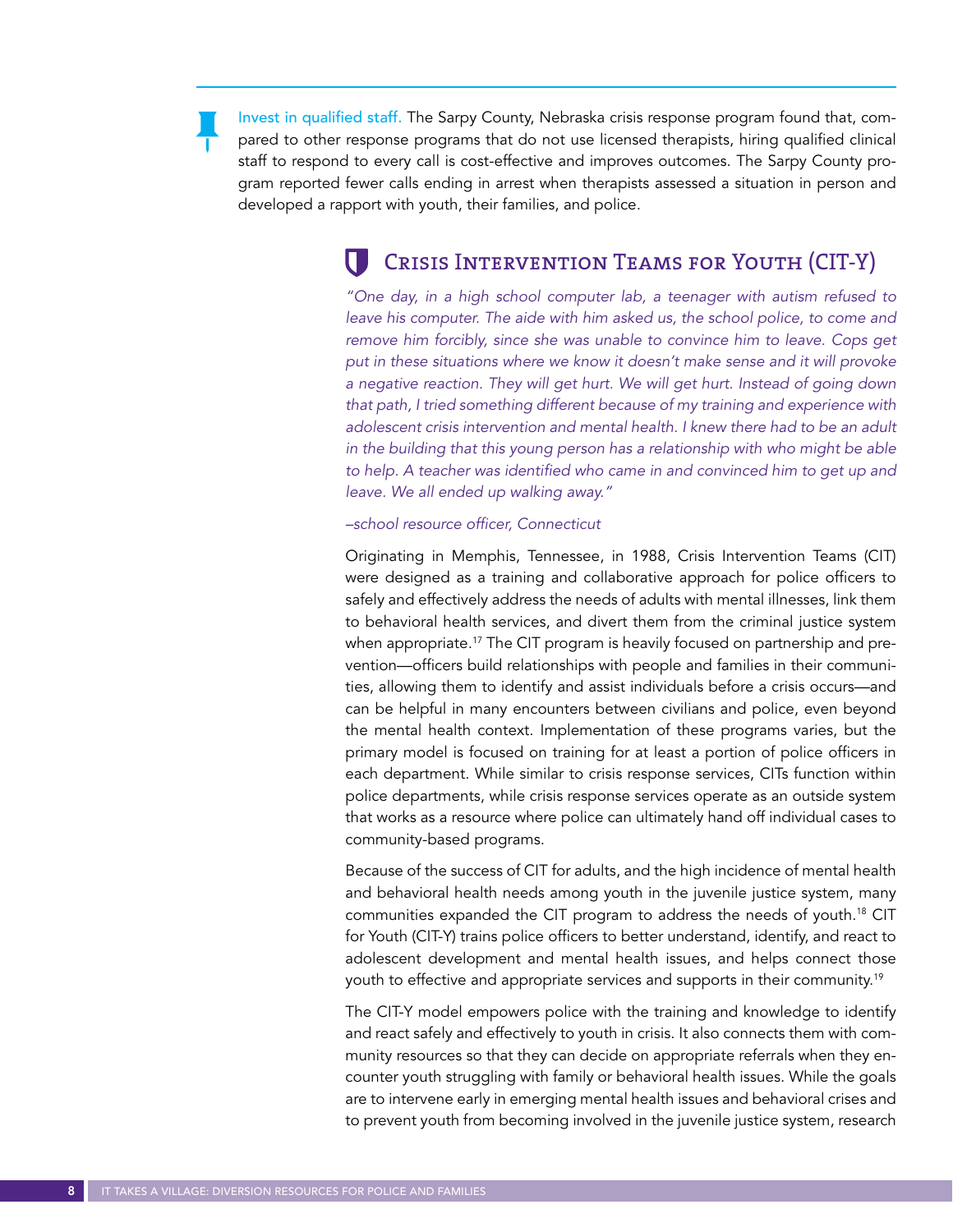suggests that CIT is associated with improved attitudes and awareness of mental illness among officers, as well as increased confidence in identifying persons with mental illness. Studies have also found that CIT lowers the likelihood that a police officer uses force or arrests a person with mental illness.<sup>20</sup> In the best case scenario, effective implementation of CIT-Y connects youth and their families with the behavioral health services they need, improves mental health partners' awareness of local youth experiencing difficult situations, and ultimately prevents further involvement with the justice system.<sup>21</sup>

Some communities are going beyond this model, to not only train and connect police officers with community resources, but to also incorporate crisis response programs into the initial response.<sup>22</sup> Recently, the National Center for Mental Health and Juvenile Justice developed an even more comprehensive version of CIT-Y geared toward school resource officers called Adolescent Mental Health Training for School Resource Officers (AMHT-SRO). It is intended to help school resource officers develop the critical skills and capacity to appropriately respond to the typical behavioral issues of adolescents with mental health problems.<sup>23</sup>

## CIT-Y IN CONNECTICUT

The CIT-Y program in Connecticut was implemented in 2011 at the request of the Court Support Services Division of the Judicial Branch, which runs the juvenile probation department with the support of the MacArthur Foundation's Models for Change Initiative. Probation officers saw many youth ending up under probation supervision because of mental health issues or problems in the home. Stakeholders—schools, police, families, child services, and the mental health department—were invited to participate in the development of the program and provide feedback. The program was presented not just as training for police, but as a real shift in the state's approach to youth. After piloting the program, stakeholders decided that the training could be supplemented to provide immediate support for police officers encountering kids in crisis. They re-worked an existing crisis response program in the state's mental health department—Emergency Mobile Psychiatric Services (EMPS)—to provide law enforcement, families, and others with quick assessment and response by trained mental health professionals. EMPS is a mobile intervention unit for children and adolescents experiencing a behavioral or mental health crisis, which can be accessed by anyone using a 2-1-1 number. Statewide, the EMPS program received nearly 17,000 calls in 2015, 12,472 (73 percent) of which resulted in EMPS episodes of care. Most children were referred by parents or family members (44.8 percent) and schools (35.8 percent). Only 1.4 percent of youth were arrested during an EMPS episode.<sup>24</sup>

Involve all stakeholders from the beginning. It is critical that all stakeholders are involved, both in developing diversion programs and in regularly evaluating progress and addressing challenges. Soliciting feedback and collectively evaluating outcomes encourages ownership in the program, builds relationships, and improves capacity throughout the community in responding to crises in more collaborative and effective ways.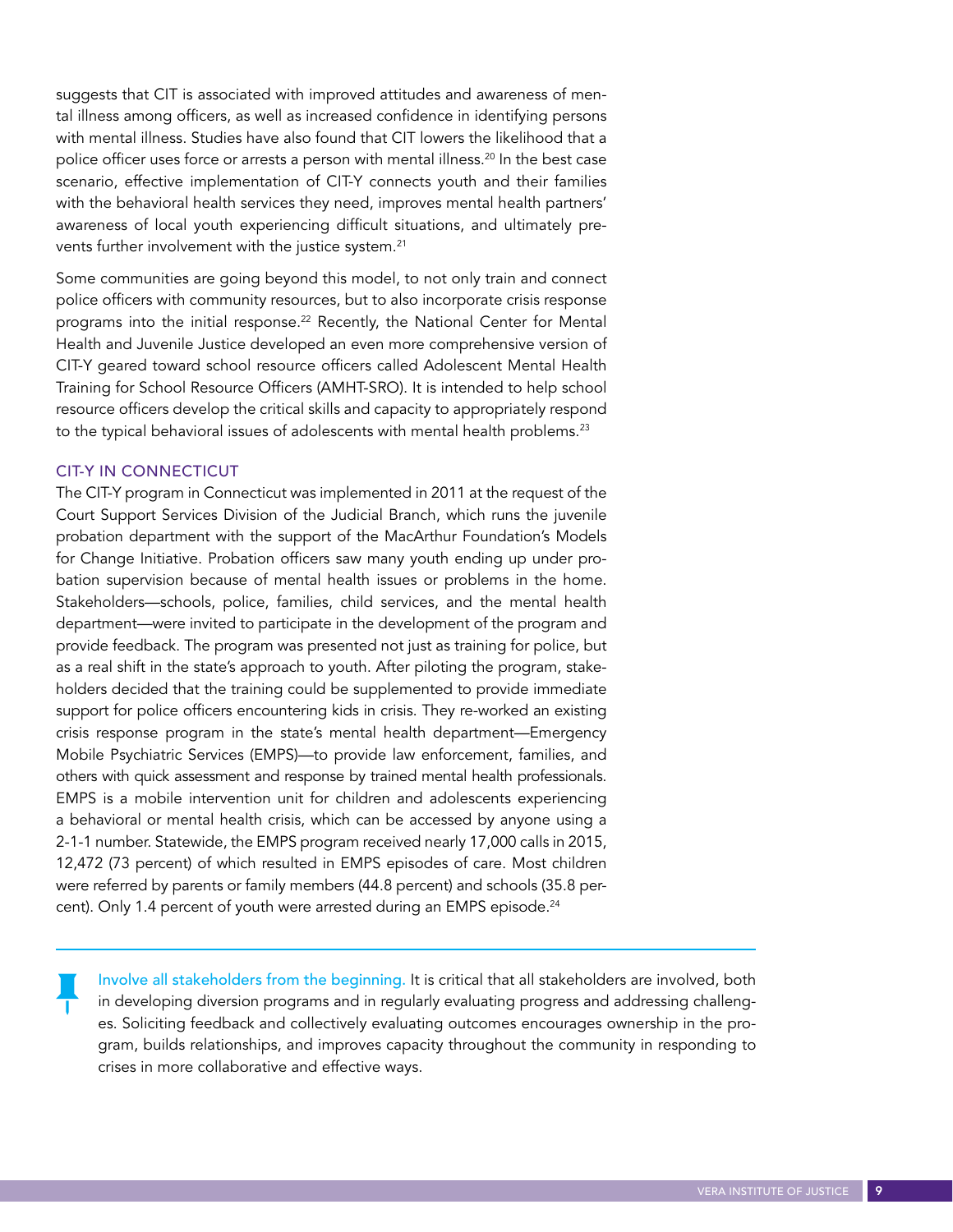## CIT-Y IN MICHIGAN

After CIT trainings spread to police departments across Michigan, the governor recognized that youth were being overlooked and issued an executive order to expand efforts to address juvenile diversion. Stakeholders decided that the CIT-Y model had significant potential to fill a need across the state, after finding few youth services or programs available for early diversion. Following the recommendations of the model, in 2015, state leaders brought together police officers, mental health clinicians, community-based organizations, and others to participate in the CIT-Y "Train the Trainer" development sessions. Focused on early intervention and training police officers to be change agents, these regional sessions emphasized community collaboration. Participants networked and talked about the services they provide to youth and families and how they could partner with police officers as a resource when they encountered youth in crisis. The program is working with Michigan State University to collect data and evaluate its impact. Although it is fairly new, stakeholders have already seen an increased number of referrals to mental health providers and a decrease in the number of automatic juvenile justice referrals from police officers. They are also measuring police officer and other stakeholder attitudes pre- and post-CIT-Y trainings.

## EXAMPLES OF DIVERSION RESOURCES FOR YOUTH IN THE U.S.

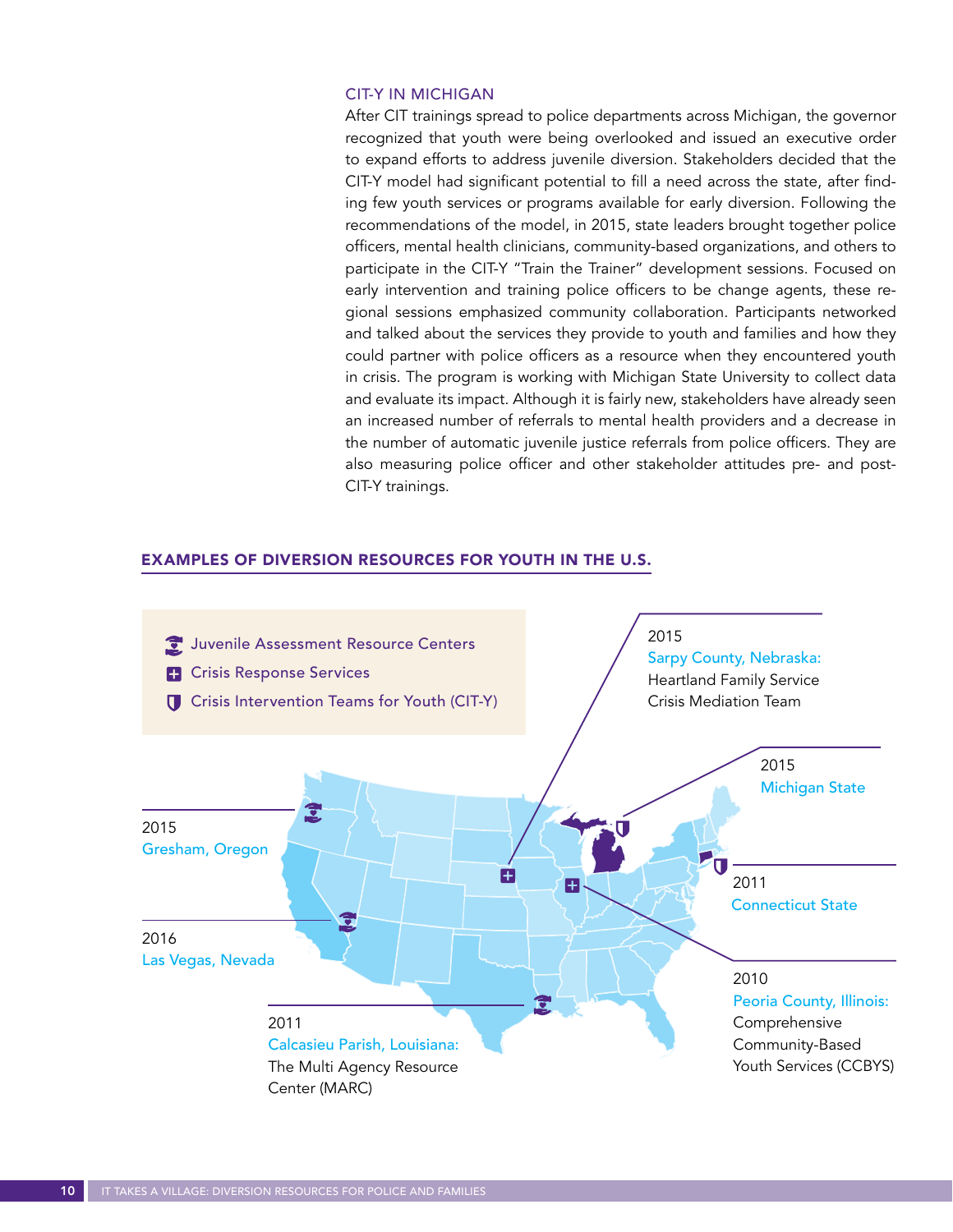# Conclusion

The diversion programs described above—juvenile assessment and resource centers, crisis response programs, and the Crisis Intervention Team for Youth programs—are improving communities. By implementing a range of immediate and family-focused alternatives to justice system intervention, and critically examining their own practices on youth arrest and detention, often with the support of key national reform efforts, the cities and towns described above have radically changed their approach to youth misbehavior.<sup>25</sup> These jurisdictions have recognized the benefits—in safety, cost, and human potential—of keeping young people out of the justice system. Using data to inform sometimes difficult conversations among stakeholders, these jurisdictions have created successful partnerships and working relationships among law enforcement, child welfare systems, service providers, health departments, schools, families, and many others to create a true safety net that can keep young people in their communities and connected to their families.

While these efforts are impressive, challenges remain. Many stakeholders acknowledged the tensions that exist in balancing all facets of effective diversion efforts—providing consistent care and treatment for youth across agencies, collecting outcome data, and being careful to restrict information-sharing. In particular, it is essential that diversion programs effectively safeguard information, so that what is learned about a young person and their family does not complicate or exacerbate any future involvement with law enforcement. There are also obvious challenges to reframing the relationships among law enforcement, families, and communities, as a history of mistrust and competing philosophies has created barriers to collaboration.

Despite these challenges, diversion programs have the potential to reorient the juvenile justice system away from punishment and toward prevention—a shift that can have large-scale, sustainable impact as communities develop a shared vision of responding to youth in trouble through services and support instead of arrest and jail. This vision recognizes that youth are different from adults and should be treated differently from adults at all points in our justice system. And if a family does call the police, they should be able to view police contact as an opportunity—as one way to proactively respond to challenging adolescent behavior and family disputes. At its core, this vision acknowledges that everyone—and particularly our youth—deserves a second chance.

*"...diversion programs have the potential to reorient the juvenile justice system away from punishment and toward prevention—a shift that can have large-scale, sustainable impact as communities develop a shared vision of responding to youth in trouble through services and support instead of arrest and jail."*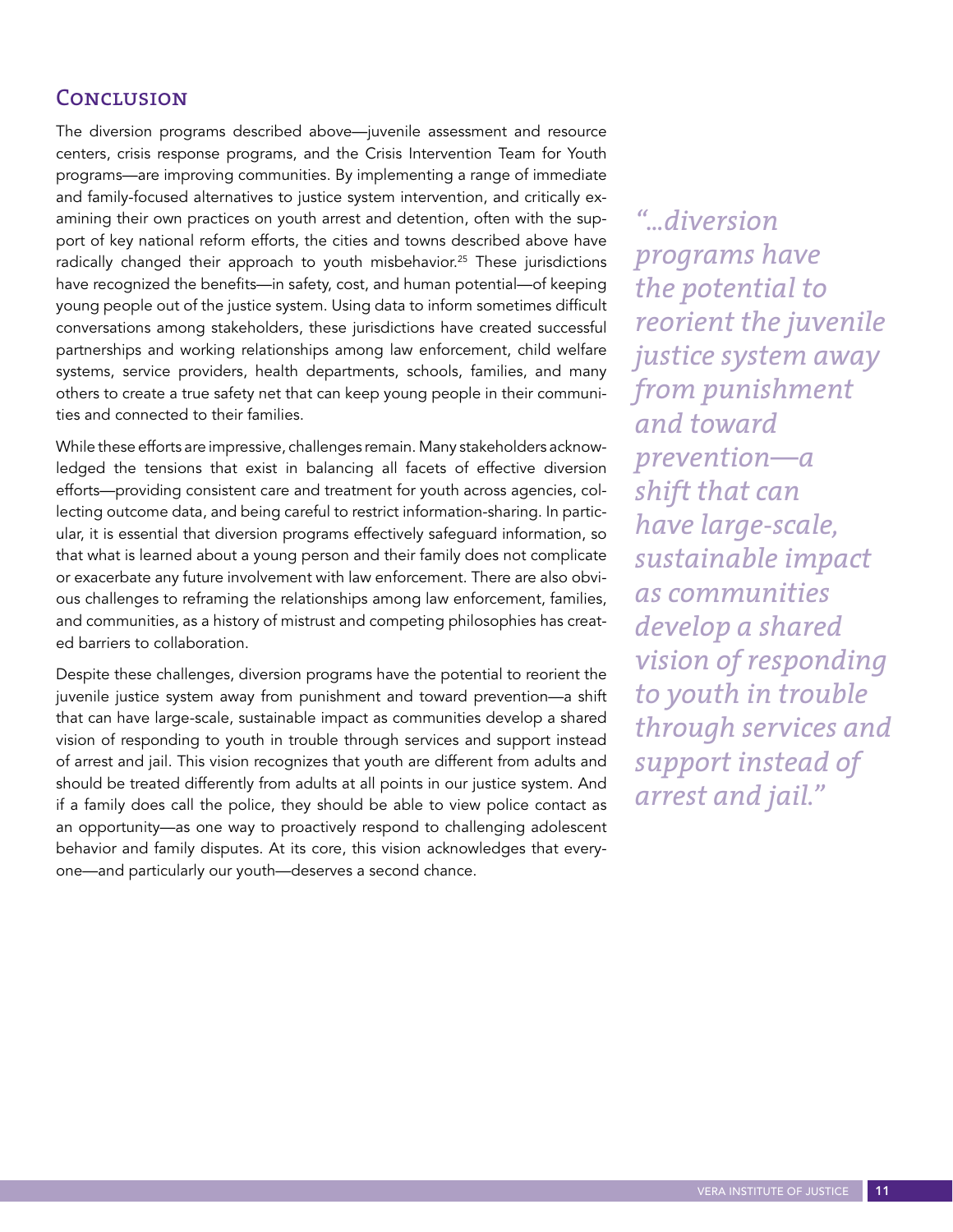#### ADDITIONAL RESOURCES

For additional information on juvenile diversion efforts:

- > Annie E. Casey Foundation's Juvenile Detention Alternatives Initiative <www.aecf.org/work/juvenile-justice/jdai/>
- > The MacArthur Foundation's Models for Change <http://www.modelsforchange.net/index.html>
- > The National League of Cities [www.nlc.org/find-city-solutions/institute-for-youth-edu](www.nlc.org/find-city-solutions/institute-for-youth-education-and-families/youth-and-young-adult-connections/juvenile-justice-reform)[cation-and-families/youth-and-young-adult-connections/](www.nlc.org/find-city-solutions/institute-for-youth-education-and-families/youth-and-young-adult-connections/juvenile-justice-reform) [juvenile-justice-reform](www.nlc.org/find-city-solutions/institute-for-youth-education-and-families/youth-and-young-adult-connections/juvenile-justice-reform)
- > National Center for Mental Health and Juvenile Justice <http://www.ncmhjj.com/>
- > Vera Institute of Justice's Status Offense Reform Center <http://www.statusoffensereform.org/>
- > Vera Institute of Justice's Center on Youth and Justice <http://www.vera.org/centers/youth-justice>

#### ENDNOTES

- 1 Patricia Arthur and Regina Waugh, "Status Offenses and the Juvenile Justice and Delinquency Prevention Act: The Exception that Swallowed the Rule," *Seattle Journal for Social Justice*, no. 7 (2009): 555-576.
- 2 "Keeping Kids Out of Court: A Primer on Status Offenses" (New York: Status Offense Reform Center, Vera Institute of Justice, 2015).
- 3 Justice Policy Institute, "The Costs of Confinement: Why Good Juvenile Justice Policies Make Good Fiscal Sense" (Washington DC: Justice Policy Institute, 2009),<https://perma.cc/64UP-QNDF>.
- 4 Models for Change Juvenile Diversion Workgroup, "Juvenile Diversion Guidebook," [https://perma.cc/8H2D-](https://perma.cc/8H2D-M5GU)[M5GU.](https://perma.cc/8H2D-M5GU)
- 5 In juvenile court, youth are not "convicted" of an offense. The legal terms vary across jurisdictions, but in this report, "convicted" refers to the situation where a juvenile is found responsible for a charged offense by a juvenile court. See Akiva Liberman and David Kirk, *Labeling Effects of First Juvenile Arrests: Secondary Deviance and Secondary Sanctioning* (Washington, DC: Justice Policy Center, Urban Institute, 2014).
- 6 National Criminal Justice Reference Service (NCJRS), <https://perma.cc/JY83-QY9K>.
- 7 Laura Kann, Steve Kinchen, and Shari L. Shanklin, et al., "Youth Risk Behavior Surveillance—United States, 2013," *Morbidity and Mortality Weekly Report, Center for Disease Control and Prevention* 63, no. 4 (2014): 44, https://perma.cc/MF3U-V
- 8 Kimberly Kempf-Leonard, "Minority Youths and Juvenile Justice: Disproportionate Minority Contact After Nearly 20 Years of Reform Efforts," *Youth Violence and Juvenile Justice* 5, no. 1(2007): 71-87, [https://perma.](https://perma.cc/BT75-FZQR) [cc/BT75-FZQR](https://perma.cc/BT75-FZQR).
- 9 Sarah Hockenberry and Charles Puzzanchera, *Juvenile Court Statistics 2013* (Pittsburgh, PA: National Center for Juvenile Justice, 2015), [https://perma.cc/9QVW-XWTZ.](https://perma.cc/9QVW-XWTZ)